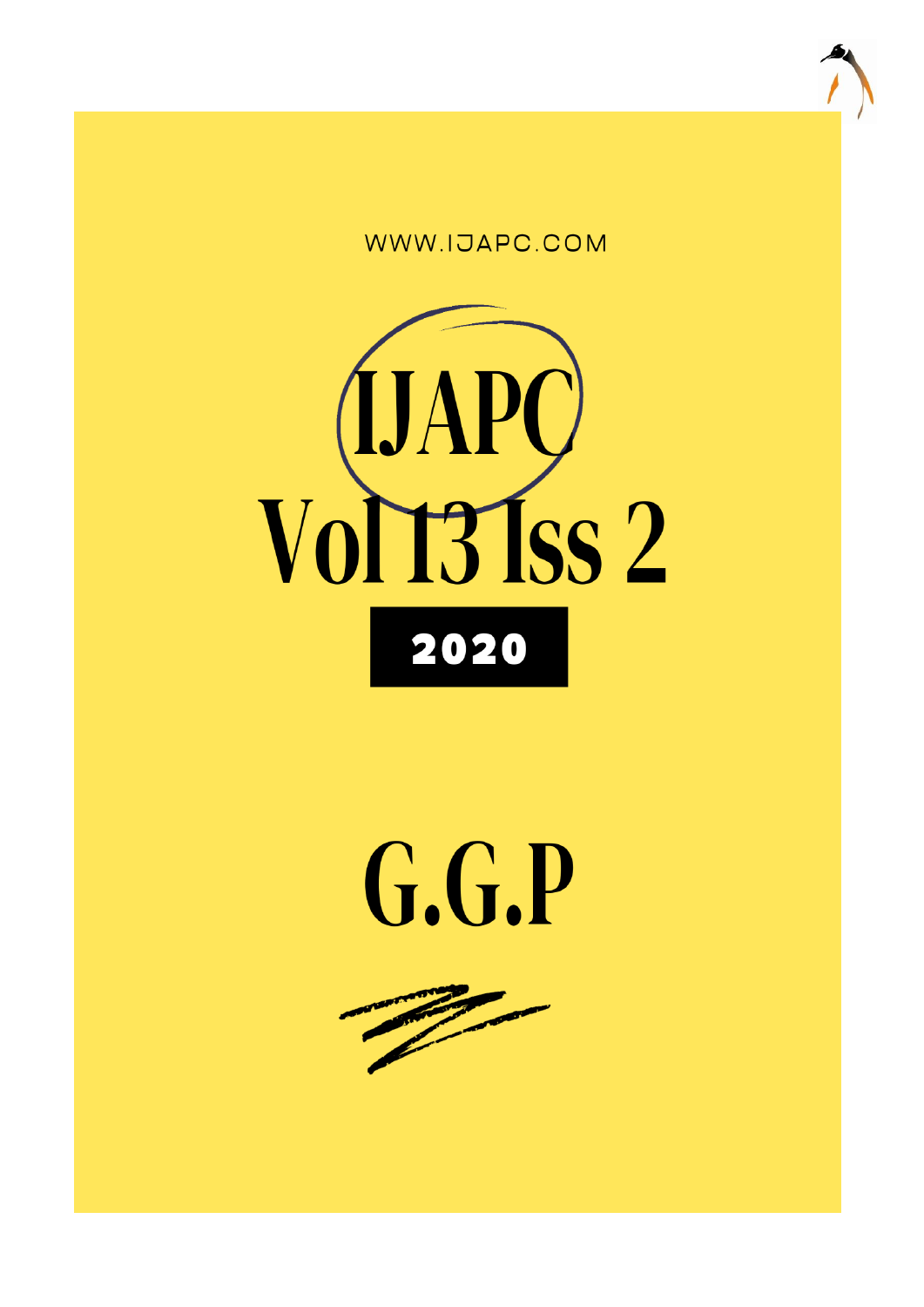

REVIEW ARTICLE www.ijapc.com

**e-ISSN 2350-0204**

# **Physiological Aspect of** *Agni***, Agnibala** *Pariksha* **& Factors Affecting** *Agni***: A Review**

Mrunali Diwase $^{!*}$ , Maneesha Kothekar $^2$  and Aparna Karnad $^3$ 

1-3Department of Kriya Shareer, Shri Ayurved Mahavidyalaya, Nagpur, MS, India

# **ABSTRACT**

*Ayurveda* has described an important factor of digestion and metabolism in our body as *Agni*. Ingested food is to be digested, absorbed and assimilated, which is unavoidable for the maintenance of life, and is performed by *Agni*. In *Ayurveda*, the term "*Agni*" is used in the sense of digestion of food and metabolic products. *Agni* is said to be *Pittoshma* i.e. the combination of *Pitta* and *Ushma*. *Agni* can be correlate with digestive fire as it performs functions such as digestion & metabolism. According to modern science, gastric juice, enzymes functioning at gastrointestinal level, all are responsible for digestion, absorption and metabolism. Function of *Agni* is likely to be compared with gastric juice and different enzymes. *Agni* is responsible for strength, health, longevity, therefore it is necessary to understand the power of *Agni* & its assessment to maintain health of a healthy individual.

## **KEYWORDS**

*Jatharagni, Agnibala, Agnibala Pariksha, Digestion, Healthy life*



\_\_\_\_\_\_\_\_\_\_\_\_\_\_\_\_\_\_\_\_\_\_\_\_\_\_\_\_\_\_\_\_\_\_\_\_\_\_\_\_\_\_\_\_\_\_\_\_\_\_\_\_\_\_\_\_\_\_\_\_\_\_\_\_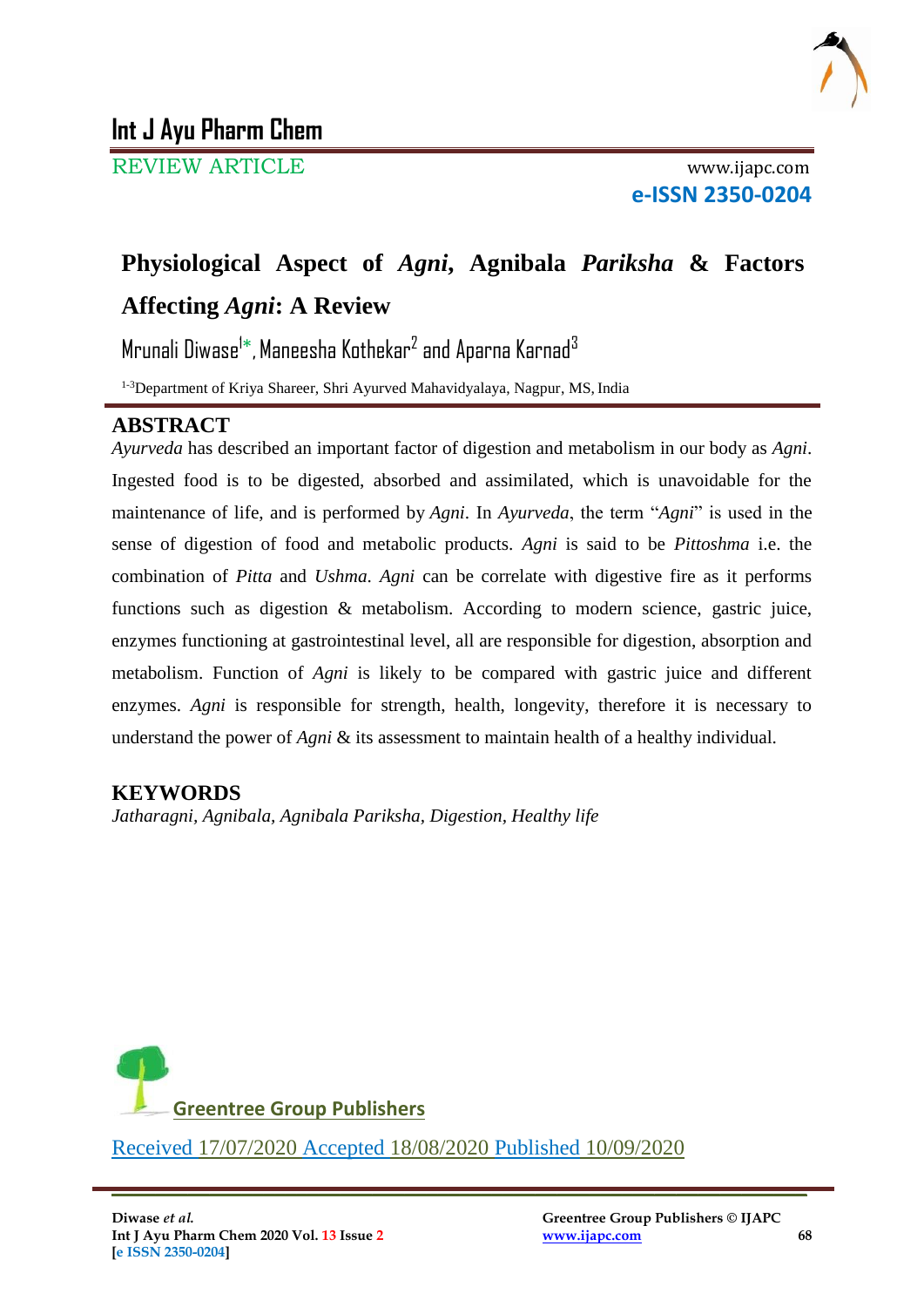

## **INTRODUCTION**

The term *Agni* generally means fire. But *Agni* in Ayurveda, is reflected in the concept of *Pitta* within the body. *Pitta* has been described as *Agni* (fire), since it performs fire like actions i.e. *Paka*, which refers to *Pachana* (digestion), *Dahana* (combultion or oxidation), *Parinaman* (convertion). *Agni* is represented by different types like *Teja*, *Pitta*, etc. According to *Acharya Charaka*, the number of *Agni* enumerated are over 13 as one *Jatharagni*, five *Bhutagni* and seven *Dhatvagni*. Also *Sushruta* is seen to have described five *Agni* viz. *Pachakagni*, *Ranjakagni*, *Alochakagni*, *Sadhakagni* and *Bhrajakagni*. *Sharangdhara* also recognized *Agni* as five *Pittas*. On the other hand, *Acharya* Bhavmishra, is seen to have followed *Charaka* and *Vaghbhata*.

#### *Jatharagni* **:-**

*Ayurveda* has described *Agni* as an important factor of digestion and metabolism in our body. Digestion of ingested food, absorption and assimilation of food is performed by *Agni*<sup>1</sup> . *Jatharagni* is the main *Agni* among all the 13 *Agni*<sup>2</sup> . All *Samhita Granthas* have described four states of *Jatharagni* viz, *Sama*, *Vishama*, *Tikshna* and *Manda*. This classification of *Agni* is seen to have two aspect viz . (a) an aspect, which may be described as

different *Prakriti* of an individual and (b) an aspect in which three doshas become involved. Food ingested by an individual first comes to the *Jathara* and is in contact with *Jatharagni*. *Jatharagni* digest the food consisting five basic elements and transform it for utilization by the respective *Dhatus*.

The state of *Agni* according to *Prakriti* is shown in table no 1.

| Prakriti or        | <b>State of Agni</b> | <b>Symptoms</b>  |
|--------------------|----------------------|------------------|
| <b>Temperament</b> |                      |                  |
| Vata Prakriti      | Vishamagni           | Sometimes        |
|                    |                      | digests slowly,  |
|                    |                      | sometimes        |
|                    |                      | normally<br>and  |
|                    |                      | sometimes        |
|                    |                      | produce          |
|                    |                      | Adhmana,         |
|                    |                      | Gauray.          |
| Pitta Prakriti     | Tikshnangi           | Digest<br>even   |
|                    |                      | large            |
|                    |                      | quantities<br>of |
|                    |                      | all,<br>too      |
|                    |                      | frequent         |
|                    |                      | meals.           |
| Kapha Prakriti     | Mandagni             | Cannot digest    |
|                    |                      | normal<br>even   |
|                    |                      | diet<br>properly |
|                    |                      | causing          |
|                    |                      | Udargaurav,      |
|                    |                      | Sirogaurav.      |
| Sama Prakriti      | Samagni              | Properly         |
|                    |                      | digest<br>the    |
|                    |                      | normal diet.     |
|                    | ᅲᅂ                   |                  |

**Table 1** Relation of Agni with Prakriti

पर तु पच्यमानस्य विदग्धस्याम्लभावत: ।

 $\mathcal{L}_\mathcal{L}$  , and the contribution of the contribution of the contribution of the contribution of the contribution of the contribution of the contribution of the contribution of the contribution of the contribution of

#### ALZIrMccrLuIqMlIxrL

पित्तमच्छमुदीर्यते ॥ च. चि १५/१०

The term *Accha Pitta* is used by *Charak Samhita* while describing process of digestion. When food is being propagated through stomach, while undergoing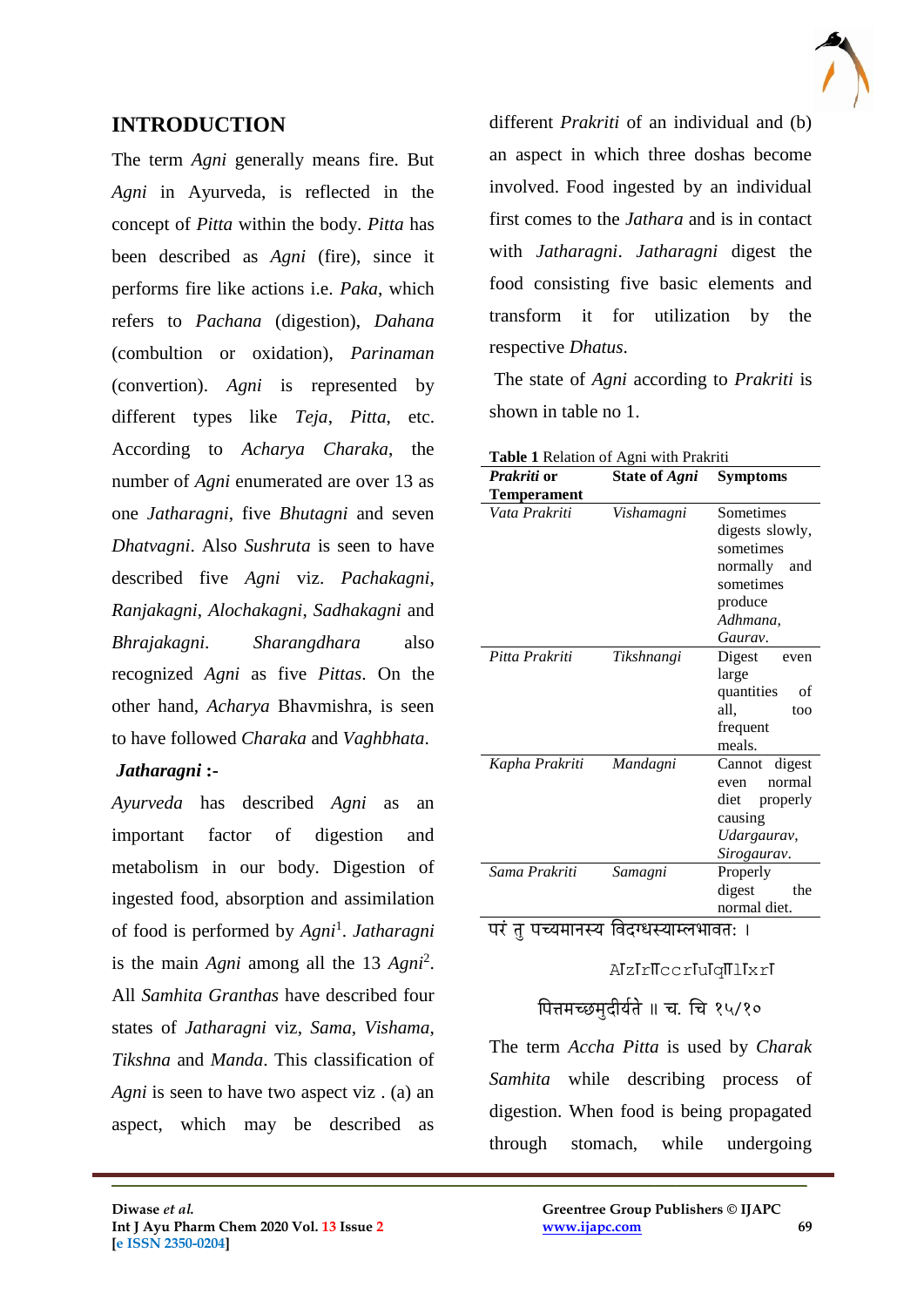

digestion, it creates burning sensation due to acquired sour taste. This sour taste of food stimulates secretion of *Accha Pitta*. *Accha Pitta* also denotes that portion of secretion of *Pitta*, which is responsible for digestive stage of food. *Accha Pitta* can be synonym of *Pachakagni*, *Jatharagni*, *Pachak Pitta* or *Pachakagni*. This *Agni* digests food to *Vipaka* stage<sup>3</sup> . As per *Bala Bheda*, *Agni* is of four types<sup>4</sup> viz. a) *Teekshanagni* b) *Mandagni* c) *Samagni* d) *Vishamagni. Teekshanagni* does the *Atishigra pachan* of the food. The one which does the delayed *pachan* of the food even though taken in very less quantity, is called as *Mandagni*<sup>5</sup> . *Samagni* does the *Samyak pachan* of the food taken by the person. The *Agni* which does the irregular *Pachan* of the food *i.e* sometimes it does the proper *Pachan* and sometimes improper, is considered as *Vishamagni*<sup>6</sup> .

#### *Bhutagni* **:-**

Human body is *Panchabhautik* made of *Panchamahabhuta*. Each and every cell composed of *Panchamahabhuta*. Each cell consist of *Bhutagni*. There are five functional categories of *Agni*, representing each *Mahabhuta*, namely – *Parthiva agni*, *Apya agni*, *Taijas agni*, *Vayaviya agni* and *Akasiya agni*. All *gunas* in *sharir* gets *pushti* from their respective *Amshas*. *Parthiv Apya gunas* for *Apya gunas*, *Agneya* for *Agneya*, *Vayvey* for *Vayvey* and

similarly *Nabhas* for *Nabhas* respectively. This *Agni* helps to release *Parthiv* and *Apa Mahabhuta* at the level of first *Avasthapaka*. *Madhura rasa* and *Kapha Dosha* are generated due to this event. The same is true for second and third *Avasthapaka*7. According to *Acharya Charak*, the five *Bhutagni* digest their own part of element present in the food material<sup>8</sup>.

#### *Dhatvagni***:-**

All seven *Dhatu* contain their own *Agni* as *Rasagni*, *Raktagni*, *Mamsagni*, *Medagni*, *Asthyagni*, *Majjagni* and *Shukragni*. This *Agni* metabolize the nutrients materials supplied to them to make the substances alike to them for assimilation and nourishment<sup>9</sup>.

#### **AGNIBALA PARIKSHA:**

*Acharya Charaka* states in Vi. (8/89) that assessment of *Agni* depends upon the three components viz. *Abhyavaharana Sakti*, *Jarana Sakti* & *Ruchi*.

#### **1)** *Abhyavaharana sakti*

Assessment for *Abhyavaharana sakti* depends upon the quantity and quality of food taken, which varies from person to person. Following points can be noted :

- i. Taking food in normal quantity
- ii. Taking food in moderate quantity
- iii. Taking food in less quantity
- iv. Taking excessive food
- v. Not taking food

 $\mathcal{L}_\mathcal{L}$  , and the contribution of the contribution of the contribution of the contribution of the contribution of the contribution of the contribution of the contribution of the contribution of the contribution of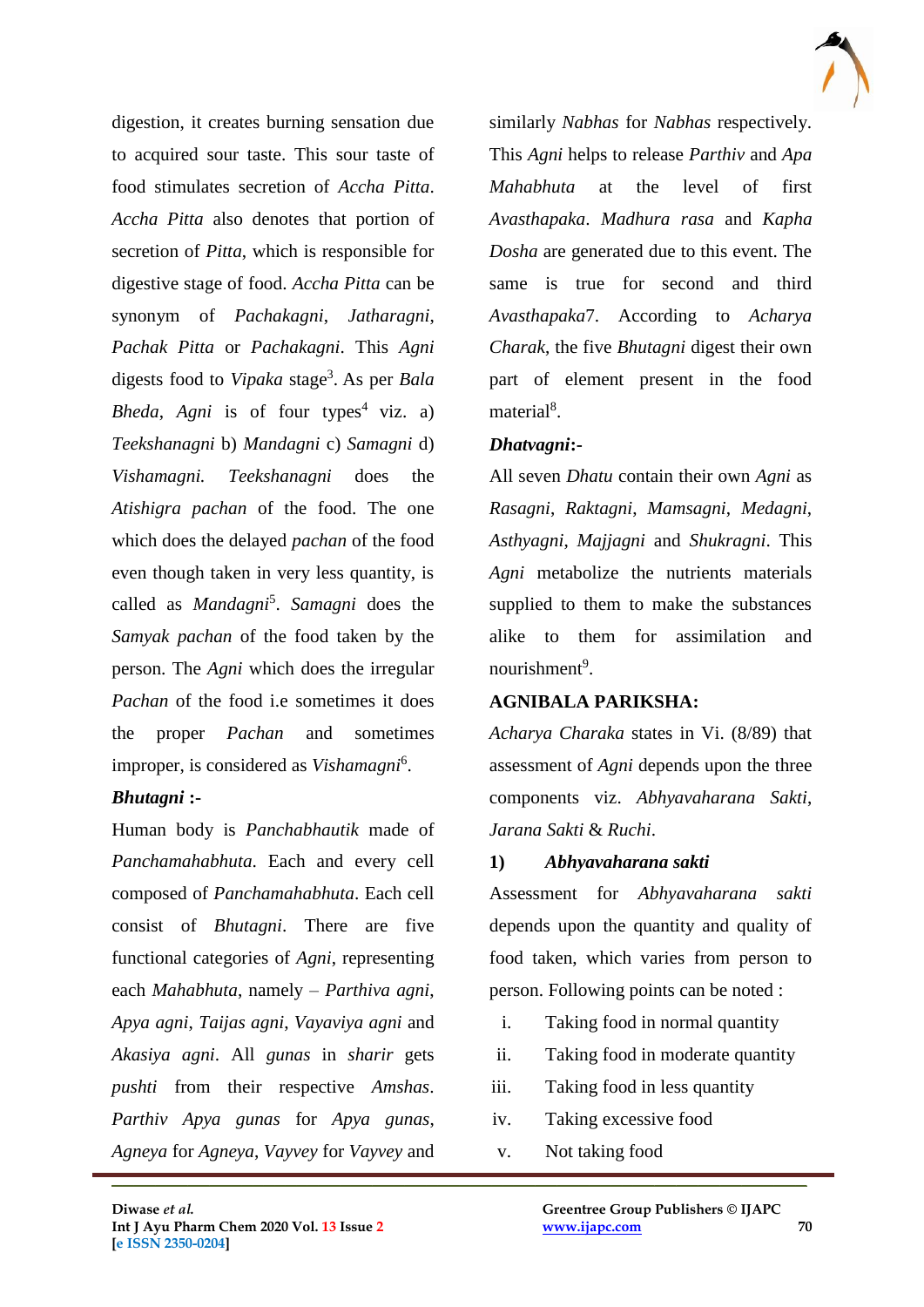

#### **2) Assessment of** *Jaran sakti* **:**

Evaluation of Jarana *sakti* decides on *Jeerna Ahar Lakshana* which are seen at the end of digestion. They are *Utsaha*, *Laghuta*, *Udgara Suddhi*, *Kshudha*- *Trishna* and *Yathochita* Malotsarga. Evaluation for *Ruchi* factor is according to the *Avara*, *Madhyama* and *Pravara* type of evaluation of *Jarana Sakti*.

**Table 2** *Lakshanas* (Signs and Symptoms) of normal state of digestion

| <b>Signs</b>                 |                | <b>Symptoms</b>           |                               |  |
|------------------------------|----------------|---------------------------|-------------------------------|--|
| <b>Sarira</b>                | Manasa         | <b>Sarira</b>             | Manasa                        |  |
| Udgarshudhi                  | Utsaha         | Eructation of sweet taste | <i>Vishuddha</i> (a sense of  |  |
|                              | (Cheerfulness) | at the beginning of       | cleanliness)                  |  |
|                              |                | digestion, sour taste in  |                               |  |
|                              |                | the middle and saline     | <i>Visada</i> (cleanliness of |  |
| Vegotsarga                   |                | taste at the end          | mind).                        |  |
| Yathochitotsarga             |                | Absence of daha or        | <i>Sukha</i> (pleasure).      |  |
| (passing motion depending)   |                | burning sensation in the  |                               |  |
| upon the nature of the diet) |                | stomach or chest          | <i>Kshudha</i> (desire of     |  |
|                              |                |                           | food).                        |  |
| Swasthavrittanuvritti        |                | Lightness of the body.    |                               |  |
| (continuity of health)       |                | Aptitude for work.        | <i>Pipasa</i> (sensation of   |  |
|                              |                | Appetising for work.      | thirst).                      |  |
|                              |                | Sthirata.                 |                               |  |

 $\mathcal{L}_\mathcal{L}$  , and the contribution of the contribution of the contribution of the contribution of the contribution of the contribution of the contribution of the contribution of the contribution of the contribution of

#### *3)* **Examination of** *Purisha*

*Ayurveda* considers *Dosha*, *Dhatu* & *Mala* as foundation of the body. *Malas* are the metabolic end products those are to be excreted. *Malas* are divided into two major parts that is *Sharirika Mala* and *Dhatu Mala*. *Sharirika Mala* is further classified into three parts that is *Mutra*, *Purisha* and *Sweda* and *Dhatu Malas* are further classified into seven types. *Purisha* comes under *Sharirika Mala*<sup>10</sup>. Both *Purisha* and *Mutra* are formed from the food. After digestion, the *Sarabhaga* gets absorbed and the remaining undigested part becomes solid and that is called as

*Purisha*. In *Ayurvedic* texts, examination of stool is limited mainly up to the examination of physical characteristics such as color, quantity, odor, froth, and consistency.

*Purish Pariksha* can be done with reference to following points :

1) Time, number and quantity of motions.

2) *Akriti* or appearance of the stool.

3) *Samhatatva* or consistency of the stool.

- 4) *Varna* or colour of the stool.
- 5) *Gandha* or smell of the stool.
- 6) *Jalapariksha* or examination by water.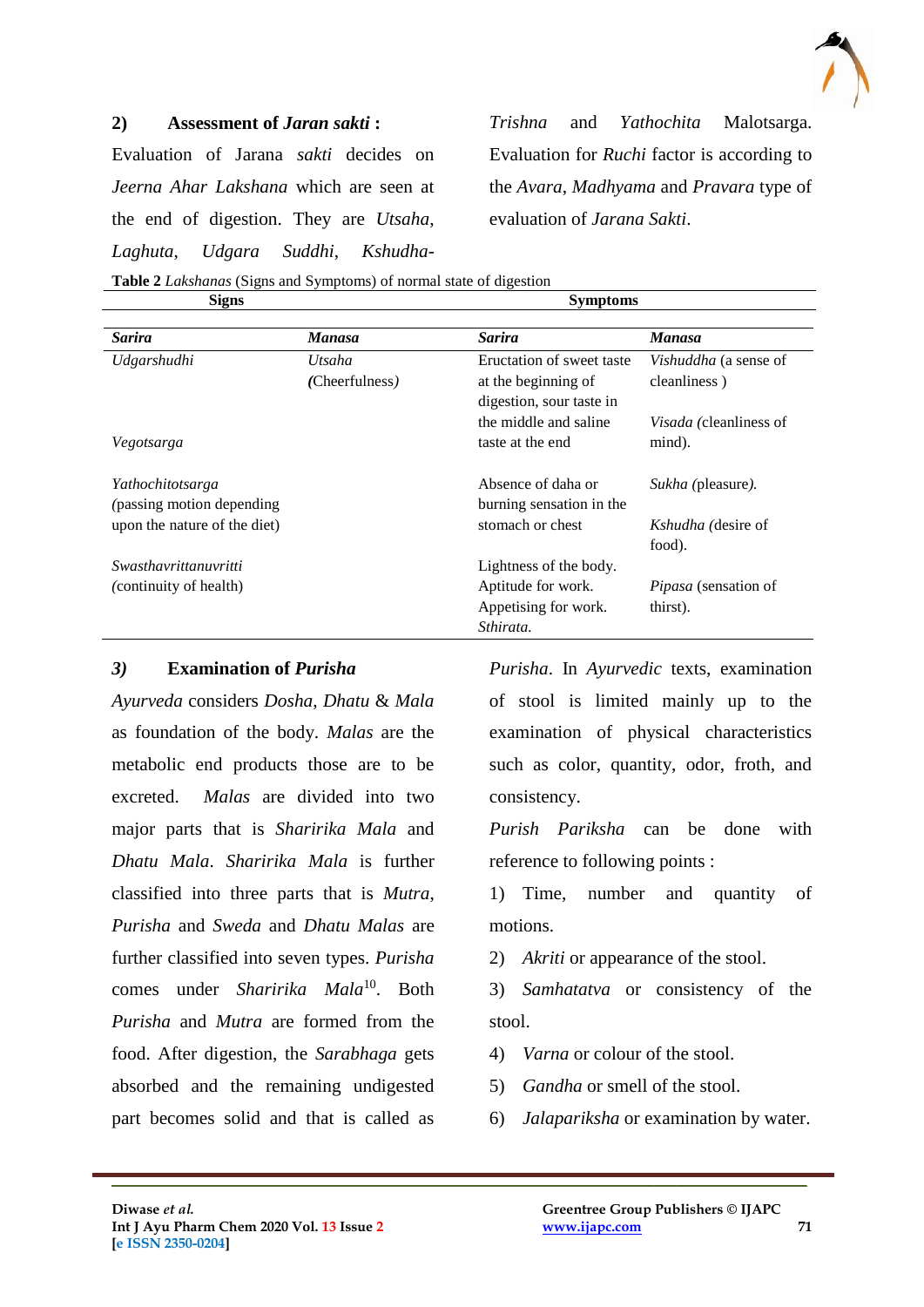

| Dosha       | <b>Balanced</b>                                       | Vata                                    | Pitta                                                       | <b>Kapha</b>                                                                     |
|-------------|-------------------------------------------------------|-----------------------------------------|-------------------------------------------------------------|----------------------------------------------------------------------------------|
| Quantity    | Moderate                                              | Scanty                                  | Moderate                                                    | Copious                                                                          |
| Qualities   | Slightly oily, soft                                   | Dry, hard                               | Oily, liquid, hot                                           | Oily, sticky, slow                                                               |
| Consistency | Similar to a ripe<br>banana in shape &<br>consistency | Bullet-like                             | Loose, semi-solid,<br>frequently fall apart<br>in the water | Well-formed (but often<br>sticky, or with mucus)                                 |
| Buoyancy    | <b>Floats</b>                                         | <b>Sinks</b>                            | can float or sink                                           | Sinks (may float with<br>mucus)                                                  |
| Color       | Light brownish-<br>yellow                             | Dark brown                              | Yellow-green or red                                         | Pale yellow                                                                      |
| Odor        | Mild, non-offensive                                   | Slightly astringent,<br>mlid            | Sour, pungent, acidic,<br>very strong                       | Mild, may smell sweet                                                            |
| Regularity  | 1-2 times per day,<br>once upon waking                | Irregular, tends<br>toward constipation | Frequent (2-3 times)<br>per day), tends<br>toward diarrhoea | 1-2 times per day, may<br>not feel complete, &<br>may occasionally skip<br>a day |

 $\mathcal{L}_\mathcal{L}$  , and the contribution of the contribution of the contribution of the contribution of the contribution of the contribution of the contribution of the contribution of the contribution of the contribution of

**Table 3** Qualities of Nature of *Purisha* according to different *Dosha*

4) Assessment Of *Agni* can be done by administering S*neha* to patient before Snehapana (Internal oleation) and by assessing *Samyak Snigdha Lakshanas* such as *Vatanulomana*, *Agnidipti*, *Twak Snigdhata*, *Purish Snigdhata*, *Snehodveg*, *Klama*/*Glani*, *Angalaghavata*. As *Hrasiyasi Matra* is the quantity of *Sneha* which digests within one *Yama*, and this can be used as trial dose when the *Agni* and *Koshta* are unknown<sup>11</sup>.

# **PHYSIOLOGICAL FACTORS AFFECTING** *AGNI*

 *Prakriti* - Predominance of *Dosha* forms *Prakriti*. As different *Prakriti* has different predominance of *Dosha* and due to this *Dosha*, *Agni* affects. According to *Ashraya Ashryee Bhava*, there is relation between *Pitta Dosha* and *Agni*. Therefore *Tikshnagni* is quoted in individual having *Pitta Prakriti*.

 *Ritu* – *Agni* changes in *Visarga* and *Aadan Kala*. *Agnibala* is maximum in *Hemant* & *Shishir Ritu* while minimum in *Varsha*, *Vasant* and *Pravrit Ritu*. According to *Ayurveda*, there is a "stimulus-response" relation between the *Agni* within us and the outside *Agni*namely the sun. When the *Agni* outside is strong (i.e. in summer ). the *Agni* inside us (our digestion) is weak and vice versa.

 *Aahar* – *Aahar* taken by an individual changes *Agni*. *Visham Aahar Vihar* turns *Agni* into *Vridhi* or *Kshyaya*. *Aaharmatra* (quantity of food), *Aaharswarup* (quality of food) has an impact on *Agni*.

 Physical activity – Exercise elevates *Agni* while sedentary lifestyle, excessive sleep decreases *Agni*.

 Diurnal Variation –As there is *Pitta* predominance in second *Prahara* of the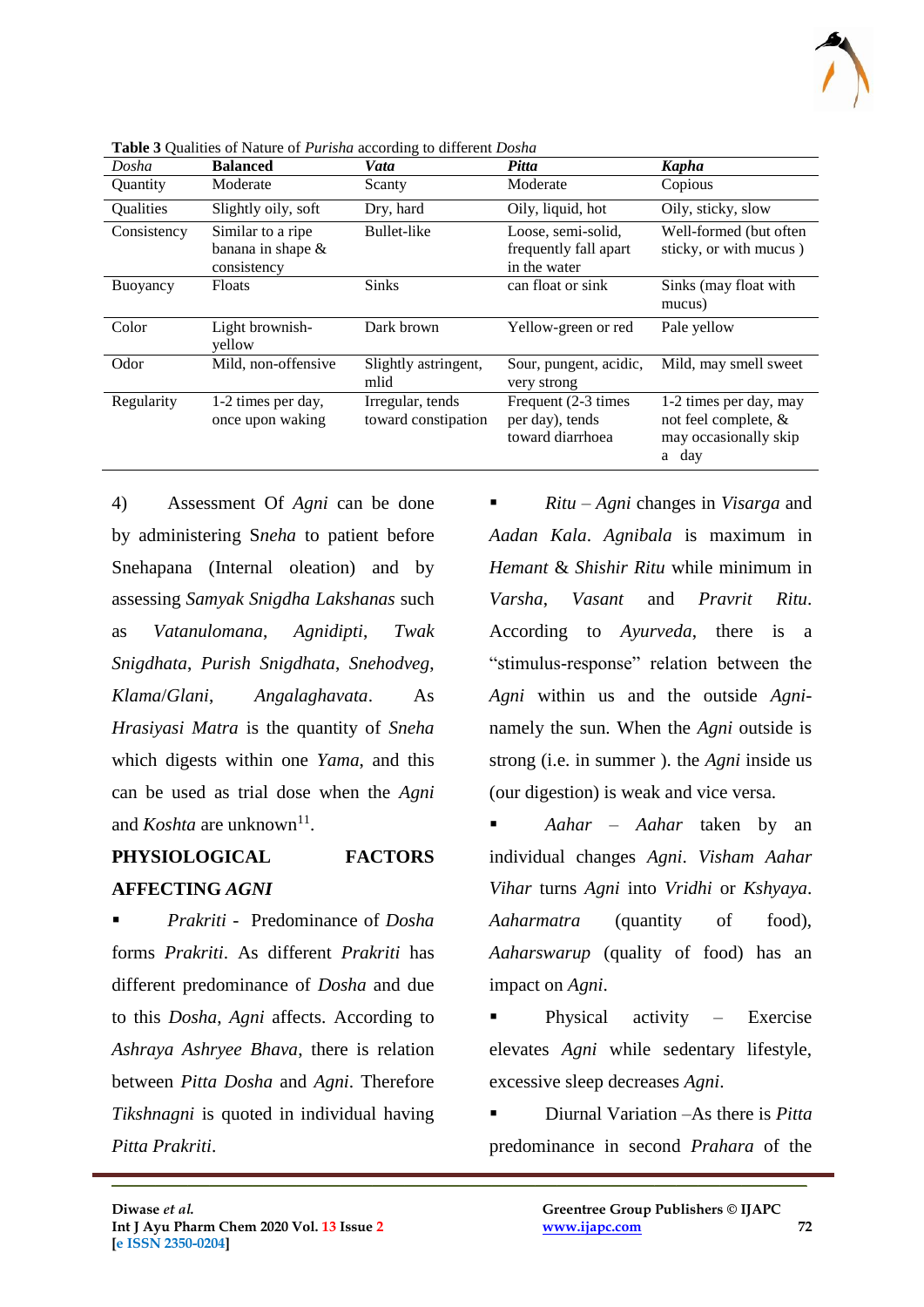day, *Agni* is *Prabala* in second *Prahara* (before noon) and first *Prahara* of night (late evening). So food should be taken in these timings only.

 Age – *Agnibala* varies with age as shown below in table no 4.

**Table 4** Relation of Agni and Age

| Age                      | State of agni           |
|--------------------------|-------------------------|
| <i>Vriddha</i> (old age) | <i>Manda</i> or dull    |
| <i>Yuva</i> (Youthful)   | <i>Tikshna</i> or acute |
| <i>Bala</i> (Child)      | <i>Manda</i> or dull    |
| <b>DIGOTIGOLO NI</b>     |                         |

## **DISCUSSION**

*Agni* literally means fire and in human being it denotes the power of digestion, metabolism and assimilation. It is responsible for strength, health, longetivity in life. Four states of *Jatharagni* i.e. *Vishmagni*, *Tikshnagni*, *Mandagni* and *Samagni* affects due to some physiological factors such as age, season, *Aaharvihar*, physical activity etc. Assesment of *Agni* done by Prakriti but also age, *Dosha*, *Aaharvihar*, *Desha*, *Kala* etc.

# **CONCLUSION**

*Jatharagni* is a reason of life. Balanced state of *Agni* provides strong immunity and long, healthy life. Certain physiological factors have an impact on *Agni* .*Ayurveda* says, every disease has a root in *Agni*. Therefore, it is necessary to understand the concept of *Agni* to maintain healthy life.

 $\mathcal{L}_\mathcal{L}$  , and the contribution of the contribution of the contribution of the contribution of the contribution of the contribution of the contribution of the contribution of the contribution of the contribution of